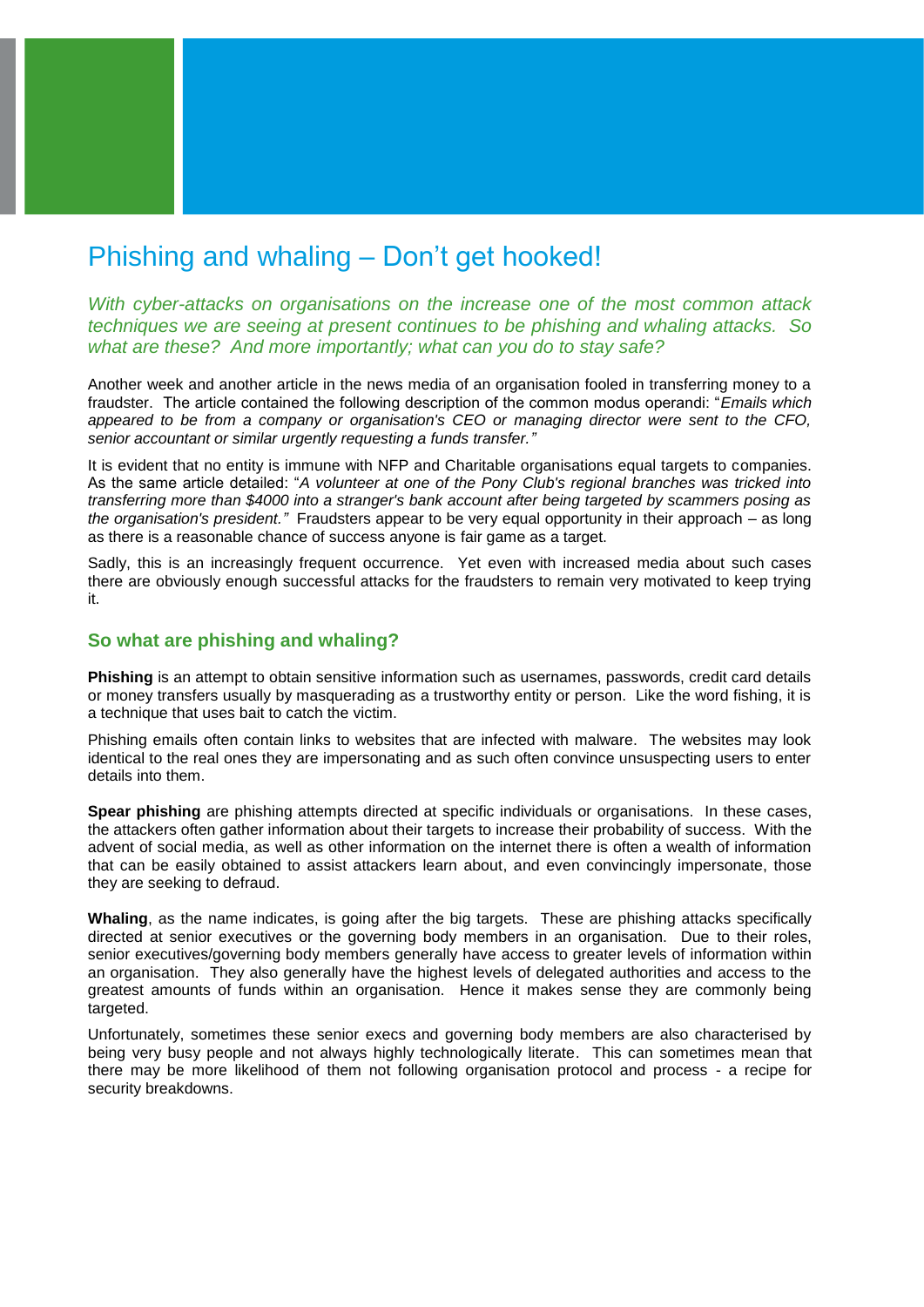## **So how can your organisation stay safe?**

There is no guaranteed checklist but the following are some key protection measures:

- 1. Awareness training Ensure everyone in your team is made aware of the risks. The more people are aware of the dangers, the less likelihood of being fooled by such attacks.
- 2. Payment authorisation control basics ensure your controls such as payment authorisation delegated authorities and controls are followed and ensure these are taken appropriately seriously. A dual authorisation requirement doesn't mean that the second authoriser is just a rubber stamping exercise. The point of dual authorisation is two critical sets of eyes over the transaction.
- 3. Compare to budget and expectations. Is this an expense that the organisation would normally expect? Have these goods or services been requested and received?
- 4. Remain sceptical if it looks odd, query it. And crucially don't just rely on email communication. Query with a phone call or other form of communication.
- 5. Implement/update IT controls to ensure firewalls are as robust as possible and also consider setting IT parameter controls which will reject processing payments over a certain amount.
- 6. Consider cyber risk when reviewing your insurance cover. This is important to ensure you are clear what you are covered for and whether this is adequate. One small positive of the increase in cyberattack activity is an increase in the range and type of insurance cover available.

We also refer you to the helpful advice provided by IT security specialists from Kaon SecurITy Introduction [to Cyber Security –](http://www.rsm.global/newzealand/news/introduction-cyber-security-nuggets) The Nuggets

#### **Refer also to previous articles from RSM:**

[Fraud | Financial Whaling Scam](http://www.rsm.global/newzealand/news/fraud-financial-whaling-scam-0) [Phishing scam alert | IRD warning](http://www.rsm.global/newzealand/news/phishing-scam-alert-ird-warning)

## **It's not all about the technology…**

Your authors recently attended an educational presentation for directors about cyber threats sharing the wisdom of a panel of experts. One of the most interesting takeaway comments from this came from perhaps the most technological expert panel presenter. Perhaps counter intuitively this self-confessed "technology geek" made the following two key observations:

- 1. **Cyber threats are not about the technology** usually it is the human part of the process that is the weak link. Access to an organisation's systems is often gained by fooling people within the organisation to do things they shouldn't such as clicking on a link or opening a document. Impersonating others is also a key technique and now this is so much easier with the considerable amount of personal information that can be gained from social media.
- 2. **Don't just delegate protection from cyber threats to your technology people to lead** they are an important part of the team but the risk protection for any organisation needs to be led from the governing body or CEO.

## **Summary**

While cyber security may sound high tech and scary; many of the best protection techniques are good old fashioned basics of human control. Stay sceptical and stay safe.